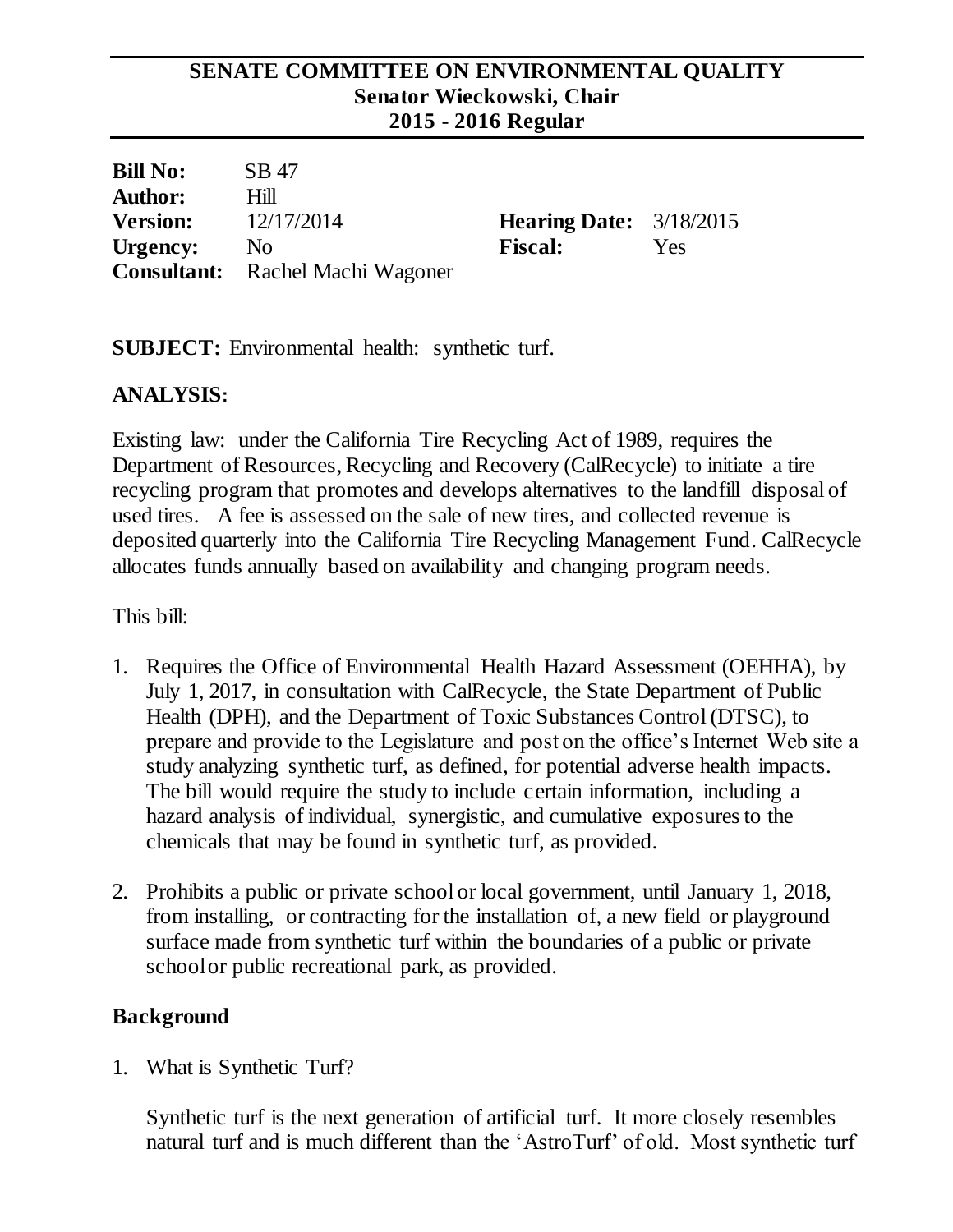installed today is a layered system that includes a drainage layer, a backing system, and 'grass blades' that are in filled to resemble natural turf. The filler is a soil-like substance created with sand and/or granulated recycled tire rubber (crumb rubber) or other materials that provide the necessary stability, uniformity, and resiliency. The popularity of synthetic turf results from the benefits of providing a consistent year-round, all-weather playing surface built to withstand extended use without downtime for poor weather. It is low maintenance; it does not have to be mowed; nor does it need water for irrigation, pesticides or fertilizers.

2. California Tire Recycling Act of 1989.

The California Tire Recycling Act was originally enacted to provide a solution to the ever growing problem of mountains of stockpiled waste tires. The primary objective of the act is to provide alternatives to landfill disposal of waste tires.

According to CalRecycle, California today is faced with the challenge of diverting or safely managing more than 42 million reusable and waste tires generated annually in the state. CalRecycle staff estimates that of the approximately 42 million reusable and waste tires generated in 2013, approximately 36.7 million of the tires (87.3 percent) were diverted through various alternatives, including reuse, retreading, and combustion.

CalRecycle has lead responsibility to stimulate the diversion of reusable and waste tires and to promote alternatives to landfill disposal of this resource. CalRecycle has developed and funded a variety of waste tire management activities to achieve these objectives, including:

- Business development assistance to California enterprises.
- Research to expand the uses and recyclability of tires.
- Assistance to local governments to manage waste tires.
- Regulation of waste tire facilities and waste tire haulers, to help ensure the protection of public health, safety and the environment.
- Public education.

Currently, the recycling markets in California do not consume all of the waste tires generated. Waste tires need to be stored safely until sufficient markets are in place to increase the consumption of waste tires. CalRecycle provides the proper waste tire management framework by enforcing waste tire facility and waste tire hauler regulations. As the use of tires as feedstock material in commercial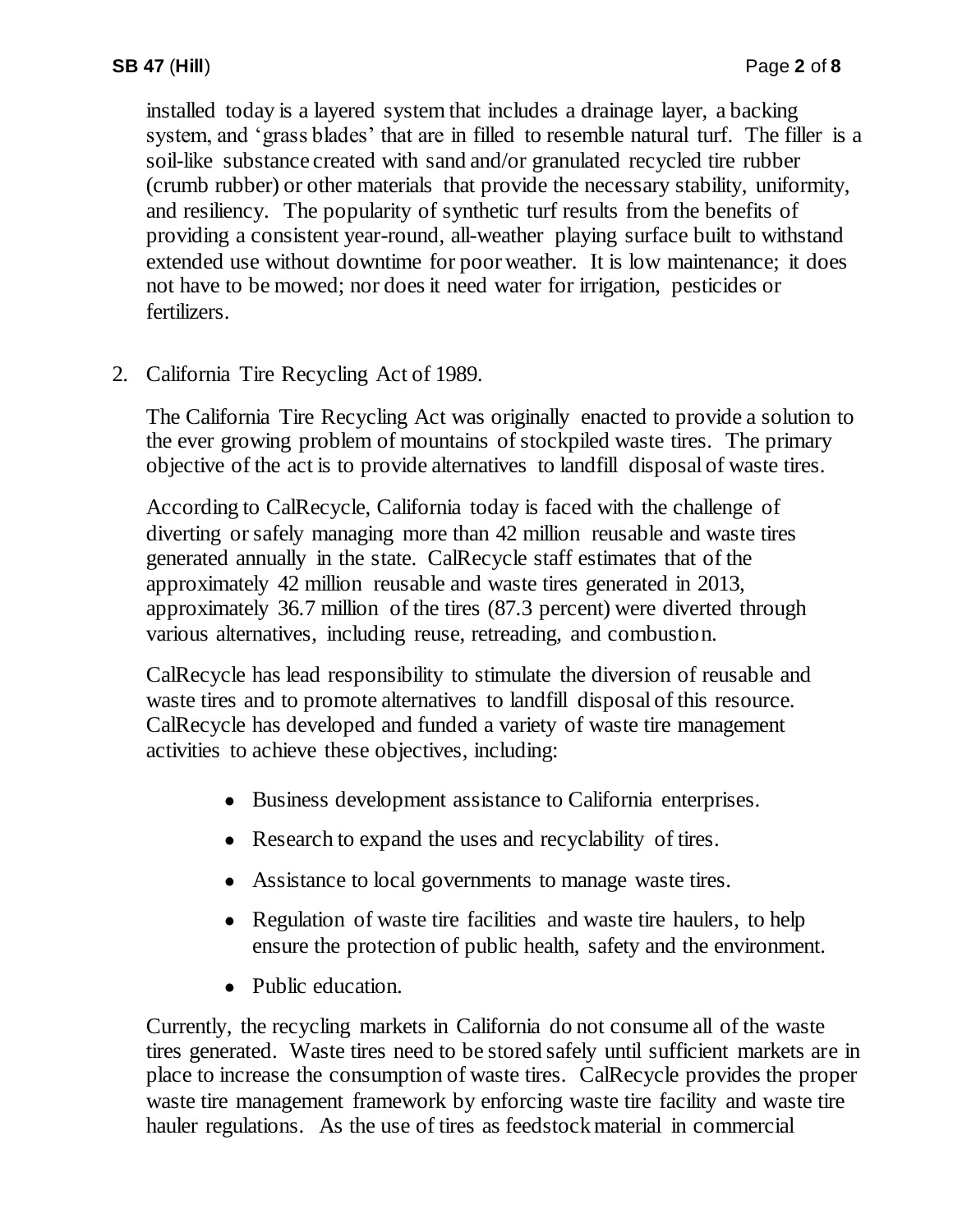applications increases, illegal stockpiling and the need for permitted storage will decrease or cease to exist.

The Waste Tire Enforcement Program's primary goal is to manage and mitigate the impacts of tires on public health and safety, and the environment, by ensuring that tire businesses comply with tire permitting, storage, and movement laws, regulations, and state minimum standards. Compliance is monitored through integrated and consistent permitting, inspection, and enforcement efforts. CalRecycle works closely with state and local governments to: Inspect tire businesses for compliance with permitting, storage, and movement laws, regulations, and state minimum standards; educate tire businesses and property owners about tire laws and regulations; look for illegal dumping, storage, and movement of tires; and, take enforcement actions as needed to correct violations.

# **Comments**

1. Purpose of Bill.

The author asks, "Why are so many schools and local governments using turf fields made from waste tires when health concerns are increasing and alternative turf field materials are 30-40 degrees cooler than waste tire fields? Why is California subsidizing waste tire fields and playgrounds given the health concerns?"

The author believes that we have a responsibility to ensure that our children are not being harmed by materials used to make their fields and playground surfaces. SB 47 requires OEHHA, in consultation with CalRecycle, DPH, and DTSC, to submit a report to the Legislature by July 1, 2017, analyzing turf containing waste tires for potential adverse health impacts.

2. Concerns raised over the use of crumb rubber.

With significant water savings and low maintenance requirements, artificial turf is increasingly promoted as a replacement for natural grass.

However, questions remain as to whether it is an environmentally friendly alternative to natural grass. The major concerns stem from the infill material that is typically derived from scrap tires. Tire rubber crumb contains a range of organic contaminants and heavy metals that can volatilize into the air and/or leach into the percolating rainwater, thereby posing a risk to and in the environment. Questions also arise as to the direct exposure risks associated with contact with the crumb rubber and whether ingestion, inhalation, eye or skin/abrasion contact with the rubber present health risks.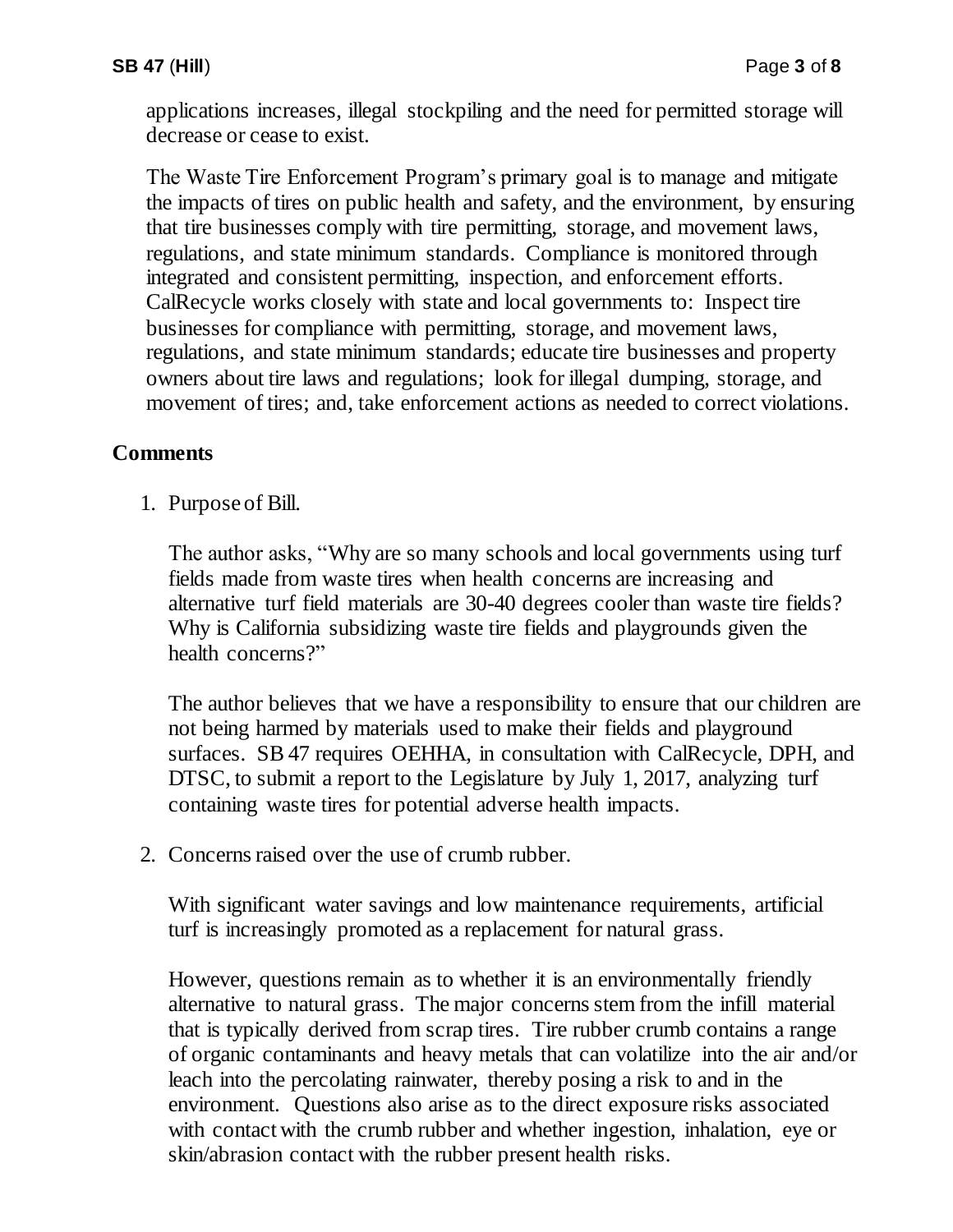In 2010, then-Attorney General Jerry Brown settled a case with the nation's largest makers and installers of turf fields requiring them to reduce levels of lead in their products. The settlement required companies to reformulate their products to reduce lead levels to negligible amounts and established the nation's first enforceable standards applicable to lead in artificial turf. Brown brought the case in 2008 against these companies for excessive lead levels after testing by the Center for Environmental Health found high concentrations of lead in their products. Brown's office confirmed these findings in independent tests.

In recent years there has been an increased concern about the health impacts on frequent users of turf fields made from waste tires.

In 2014, NBC's story, "How Safe Is the Artificial Turf Your Child Plays On?" reported on a soccer coach who had noticed an influx of young soccer players (goalies) who had been playing more extensively on synthetic turf fields and had been diagnosed with cancer. The report goes on to state that no research has linked cancer to artificial turf but questions whether the product had been sufficiently tested to determine if there was a link.

Over the last decade there have been upward of 50 studies conducted nationally and internationally by academic institutions and federal and state governments examining the potential adverse health impacts associated with synthetic turf, synthetic turf using crumb rubber, and recycled rubber playground materials. These studies range in scope from inhalation risks to bacterial infections associated with exposure to staphylococcus aureus on synthetic fields. Some of the studies ask broad questions about health impacts, however examine a small sample size of fields, examine only one chemical, look at a limited number of exposure pathways, or do not look at the specific risks to children.

SB 1277 (Maldonado), Chapter 398, Statutes of 2008, required the California Integrated Waste Management Board (now CalRecycle), in consultation with the OEHHA and DPH, to prepare and make available a study comparing the effects of synthetic turf and natural turf on the environment and public health with respect to four subjects: skin abrasions, bacteria harbored by the turf, inhalable particulate matter, and volatile organic compounds. Based on OEHHA's analysis of the data collected for this study, OEHHA "concluded these fields do not pose a serious public health concern, with the possible exception of an increased skin abrasion rate on artificial turf relative to natural turf."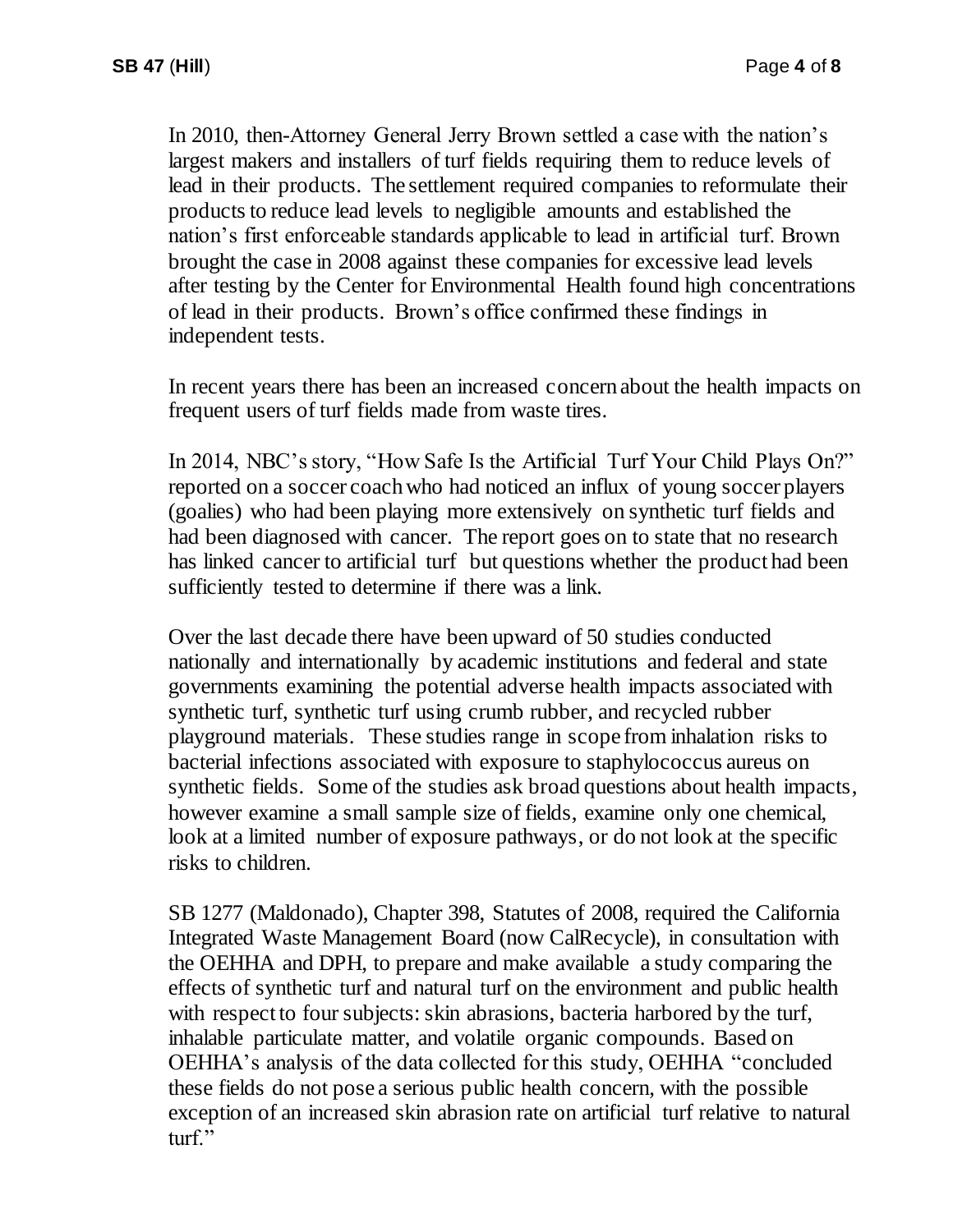In 2009, the United States Environmental Protection Agency (US EPA) released results of a limited fields-monitoring study of artificial turf playing fields and playgrounds constructed with recycled tire material or crumb rubber. The study was intended to gain experience conducting field monitoring of recreational surfaces that contain crumb rubber. US EPA states, "The limited data [US] EPA collected during this study, which do not point to a concern, represent an important addition to the information gathered by various government agencies." However, given the limited nature of the study (limited number of constituents monitored, sample sites, and samples taken at each site) and wide diversity of tire crumb material, it is not possible without additional data, to extend the results beyond the four study sites to reach more comprehensive conclusions.

The Centers for Disease Control and Prevention (CDC) states that information provided by the New Jersey Department of Health and Senior Services (NJDHSS) to CDC and the Agency for Toxic Substances and Disease Registry (ATSDR) indicates that some of the fields tested by NJDHSS were found to have elevated lead in either dust and/or turf fiber samples that were weathered and visibly dusty. Fields that are old, that are used frequently, and that are exposed to the weather break down into dust as the turf fibers are worn or demonstrate progressive signs of weathering, including fibers that are abraded, faded or broken.

Both CDC and the Consumer Product Safety Commission (CPSC) advise that children always wash their hands after playing on this material.

While, to date, there have been an extensive number of studies done, both the US EPA and CPSC have advised that the studies are not extensive enough to provide adequate data to be conclusive on the potential adverse health impacts and conclude that further study is necessary.

3. Should California Subsidize the Development of Recycled Markets Without Requiring Safety Testing?

One of the primary directives of the California Used Tire Act is to assist in developing new markets for recycled used tires.

To date, CalRecycle has successfully built a program that is diverting nearly 90% of California's waste tires. This provides an important service to the state. Without this program millions of waste tires would be stockpiled or filling California landfills.

However, not every product made from recycled waste may be appropriate.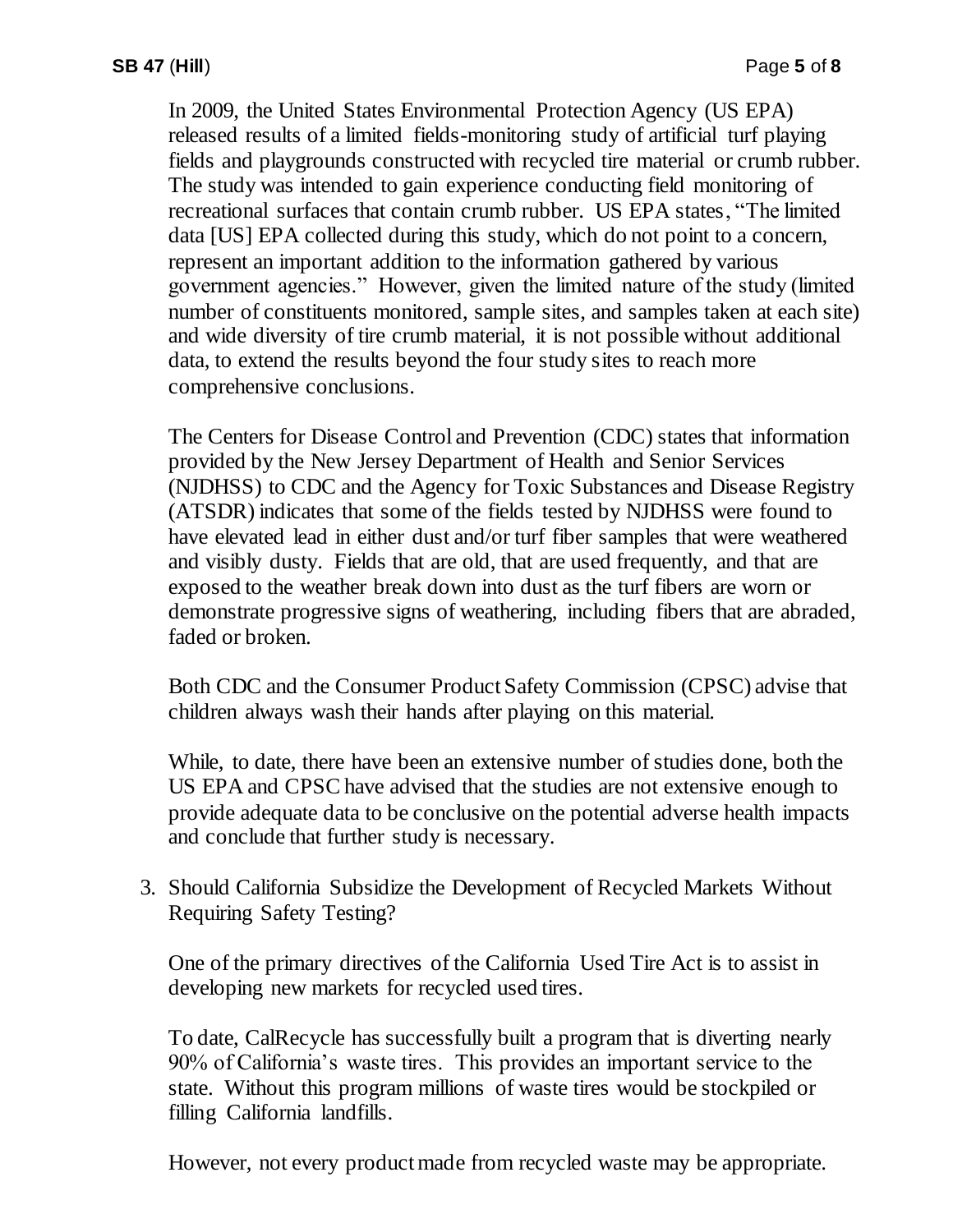The harmful constituents that are found in tires are a known and accepted environmental risk associated with the tire for that tire's original purpose -- on a vehicle. The potential health risks associated with potential uses of that tire once it is recycled (such as for playgrounds and fields) were not considered or examined in the design and approved original use of the tire.

When CalRecycle is developing new markets and subsidizing the use of recycled products, should the department require health and safety analysis be done prior to using state funds to subsidize those markets?

Tire recycling and use of crumb rubber in synthetic fields has been encouraged by the State of California for many years. A moratorium on use in California would negatively impact the sale and manufacturer of synthetic turf in California and may place an unfair burden on the businesses that were specifically built for this purpose and encouraged by the state to do so.

For SB 47, since this product is already a developed market in California, removing the moratorium from the bill would prevent California businesses from having to cease operations until the study is complete.

However, because the state does not have the comprehensive data to assert that this product is safe for use by children, the state should not be encouraging the use of the product through subsidies until that study is complete. The bill should be amended to discontinue state subsidies of the product until that comprehensive study is completed and shows that the product is safe for use by children.

4. Clarifying Amendments.

The bill needs several clarifying amendments to the study to make it clear to OEHHA what type of analysis will be done and under what conditions.

### **Related/Prior Legislation**

SB 1277 (Maldonado), Chapter 398, Statutes of 2008, required the California Integrated Waste Management Board (now CalRecycle), in consultation with OEHHA and DPH, to prepare and make available a study comparing the effects of synthetic turn and natural turf on the environment and public health.

**SOURCE:** Senator Hill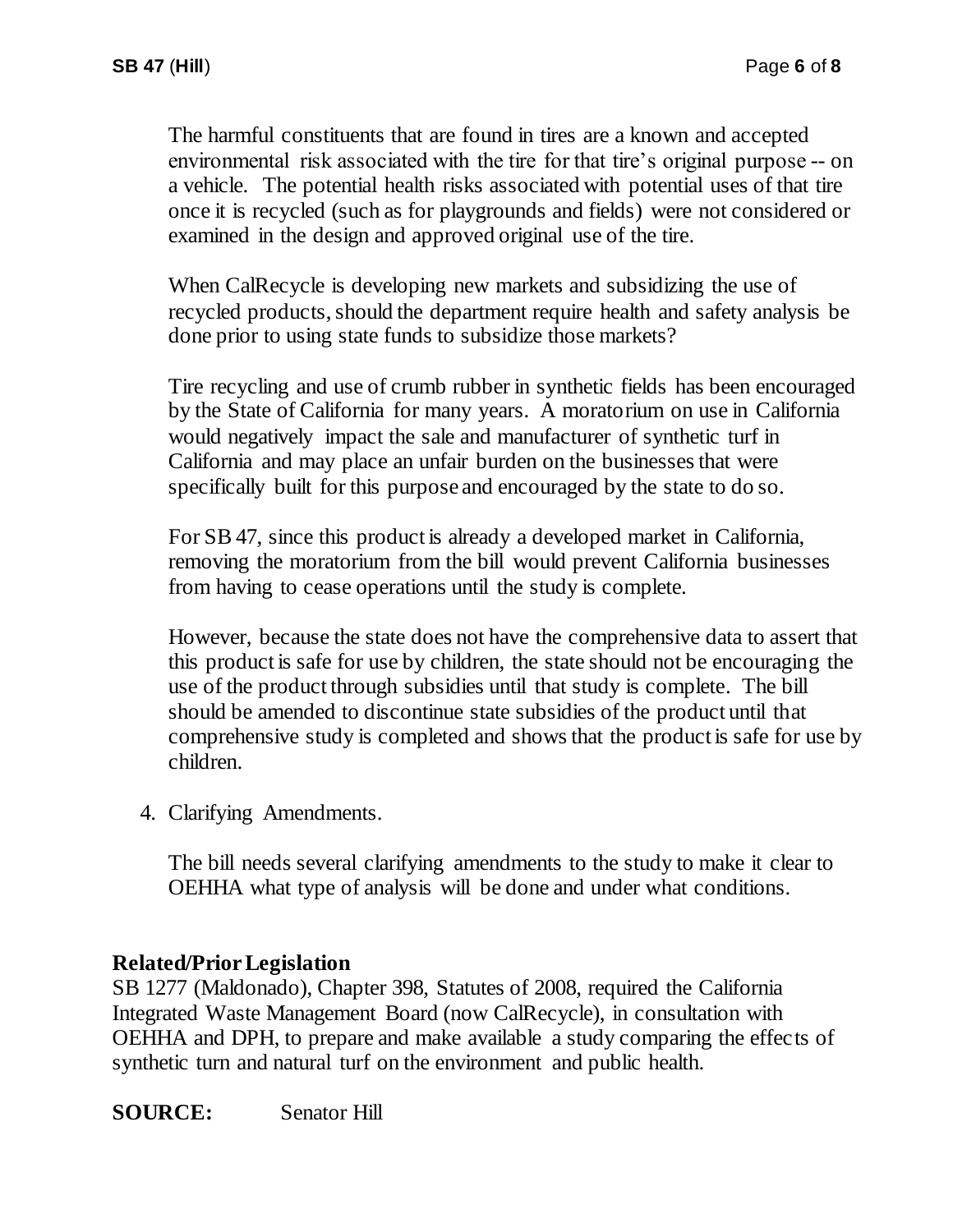### **SUPPORT:**

Action for Nature Brock International, LLC California Native Plant Society California Safe Schools Center for Environmental Health Clean Water Action Coalition for San Francisco Neighborhoods Coalition to Save Ocean Beach / Friends of Sutro Heights Park D<sub>5</sub> Action Environment and Human Health, Inc. Environment California GeoTurf/Limonta Sport USA Golden Gate Audubon Society Golden Gate Park Preservation Alliance Haight Ashbury Neighborhood Council Healthy Soccer SF Hellas Sports Construction Public Employees for Environmental Responsibility San Francisco Tomorrow Senator Quentin L. Kopp Sierra Club California SF Ocean Edge SFPARKS SPEAK Sunset Parkside Education and Action Committee SynTurf.org The Turf Authority Turf Grass Forum 77 individuals

## **OPPOSITION:**

American Sports Builders Association (ASBA) California Association of School Business Officials Californians Against Waste CRM Company, Inc. Liberty Tire Recycling Los Angeles County Solid Waste Management Committee/Integrated Waste Management Task Force Synthetic Turf Council West Coast Rubber Recycling, Inc.

**ARGUMENTS IN SUPPORT:** Public Employees for Environmental Responsibility (PEER) state that "every year millions of pounds of tires are recycled